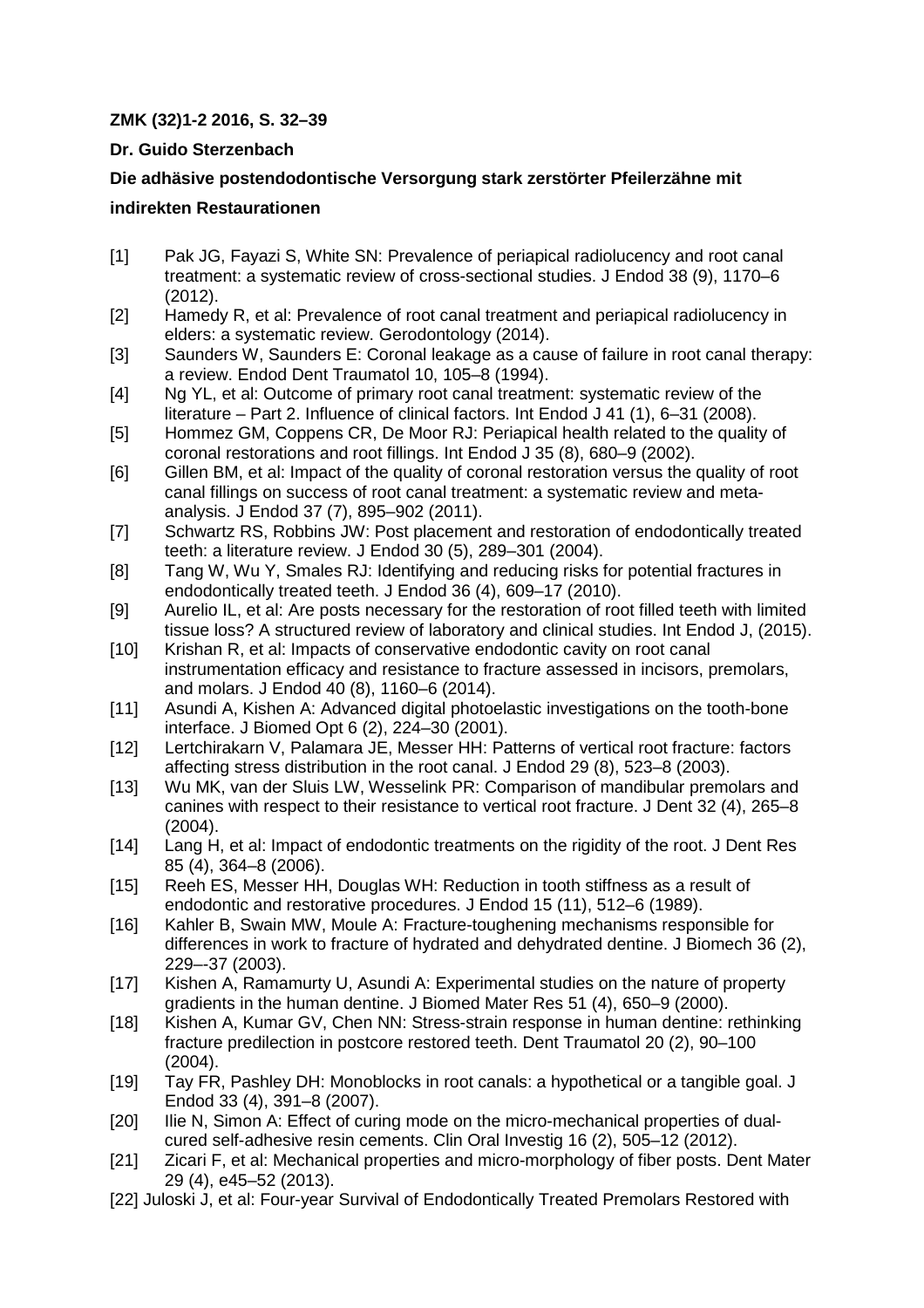Fiber Posts. J Dent Res 93 (7 suppl), 52S–58S (2014).

- [23] Naumann M, Preuss A, Frankenberger R: Load capability of excessively flared teeth restored with fiber-reinforced composite posts and all-ceramic crowns. Oper Dent 31 (6), 699–704 (2006).
- [24] Rehmann P, et al: Klinische Bewährung von Zähnen, die zur Verankerung einer Teilprothese mit Teleskopkronen versorgt wurden. DZZ 61 (12), 662–666 (2006).
- [25] Pjetursson BE, et al: Comparison of survival and complication rates of toothsupported fixed dental prostheses (FDPs) and implant-supported FDPs and single crowns (SCs). Clin Oral Implants Res 18 (Suppl 3), 97–113 (2007).
- [26] Pjetursson BE, et al: A systematic review of the survival and complication rates of fixed partial dentures (FPDs) after an observation period of at least 5 years. Clin Oral Implants Res 15 (6), 667–76 (2004).
- [27] Adolphi G, et al: Direct resin composite restorations in vital versus root-filled posterior teeth: a controlled comparative long-term follow-up. Oper Dent 32 (5), 437–42 (2007).
- [28] Scotti N, et al: Influence of adhesive techniques on fracture resistance of endodontically treated premolars with various residual wall thicknesses. J Prosthet Dent 110 (5), 376–82 (2013).
- [29] Mangold JT, Kern M: Influence of glass-fiber posts on the fracture resistance and failure pattern of endodontically treated premolars with varying substance loss: an in vitro study. J Prosthet Dent 105 (6), 387–93 (2011).
- [30] Salameh Z, et al: Fracture resistance and failure patterns of endodontically treated mandibular molars restored using resin composite with or without translucent glass fiber posts. J Endod 32 (8), 752–5 (2006).
- [31] Frankenberger R, et al: Effect of proximal box elevation with resin composite on marginal quality of ceramic inlays in vitro. Clin Oral Investig 17 (1), 177–83 (2013).
- [32] Ilgenstein I, et al: Influence of proximal box elevation on the marginal quality and fracture behavior of root-filled molars restored with CAD/CAM ceramic or composite onlays. Clin Oral Investig 19 (5), 1021–8 (2015).
- [33] Zaruba M, et al: Influence of a proximal margin elevation technique on marginal adaptation of ceramic inlays. Acta Odontol Scand 71 (2), 317-24 (2013). [34] Naumann M, et al: 10-year Survival Evaluation for Glass-fiber-supported Postendodontic Restoration: A Prospective Observational Clinical Study. J Endod 38 (4) 432–5 (2012).
- [35] Bitter K, et al: Randomized clinical trial comparing the effects of post placement on failure rate of postendodontic restorations: preliminary results of a mean period of 32 months. J Endod 35 (11), 1477–82 (2009).
- [36] Ferrari M, et al: A randomized controlled trial of endodontically treated and restored premolars. J Dent Res 91 (7 Suppl), 72S–78S (2012).
- [37] Signore A, et al: Clinical evaluation of an oval-shaped prefabricated glass fiber post in endodontically treated premolars presenting an oval root canal cross-section: a retrospective cohort study. Int J Prosthodont 24 (3), 255–63 (2011).
- [38] Bateli M, et al: A retrospective evaluation of teeth restored with zirconia ceramic posts: 10-year results. Clin Oral Investig 18 (4) 1181–7 (2014).
- [39] Butz F, et al: Survival rate and fracture strength of endodontically treated maxillary incisors with moderate defects restored with different post-and-core systems: an in vitro study. Int J Prosthodont 14 (1), 58–64 (2001).
- [40] Mortazavi V, et al: Fracture resistance of structurally compromised and normal endodontically treated teeth restored with different post systems: An in vitro study. Dent Res J (Isfahan) 9 (2), 185–91 (2012).
- [41] Shetty PP, et al: A finite element analysis for a comparative evaluation of stress with two commonly used esthetic posts. Eur J Dent 7 (4), 419–22 (2013).
- [42] Kinney JH, Marshall SJ, Marshall GW: The mechanical properties of human dentin: a critical review and re-evaluation of the dental literature. Crit Rev Oral Biol Med 14 (1), 13–29 (2003).
- [43] Dietschi D, et al: Biomechanical considerations for the restoration of endodontically